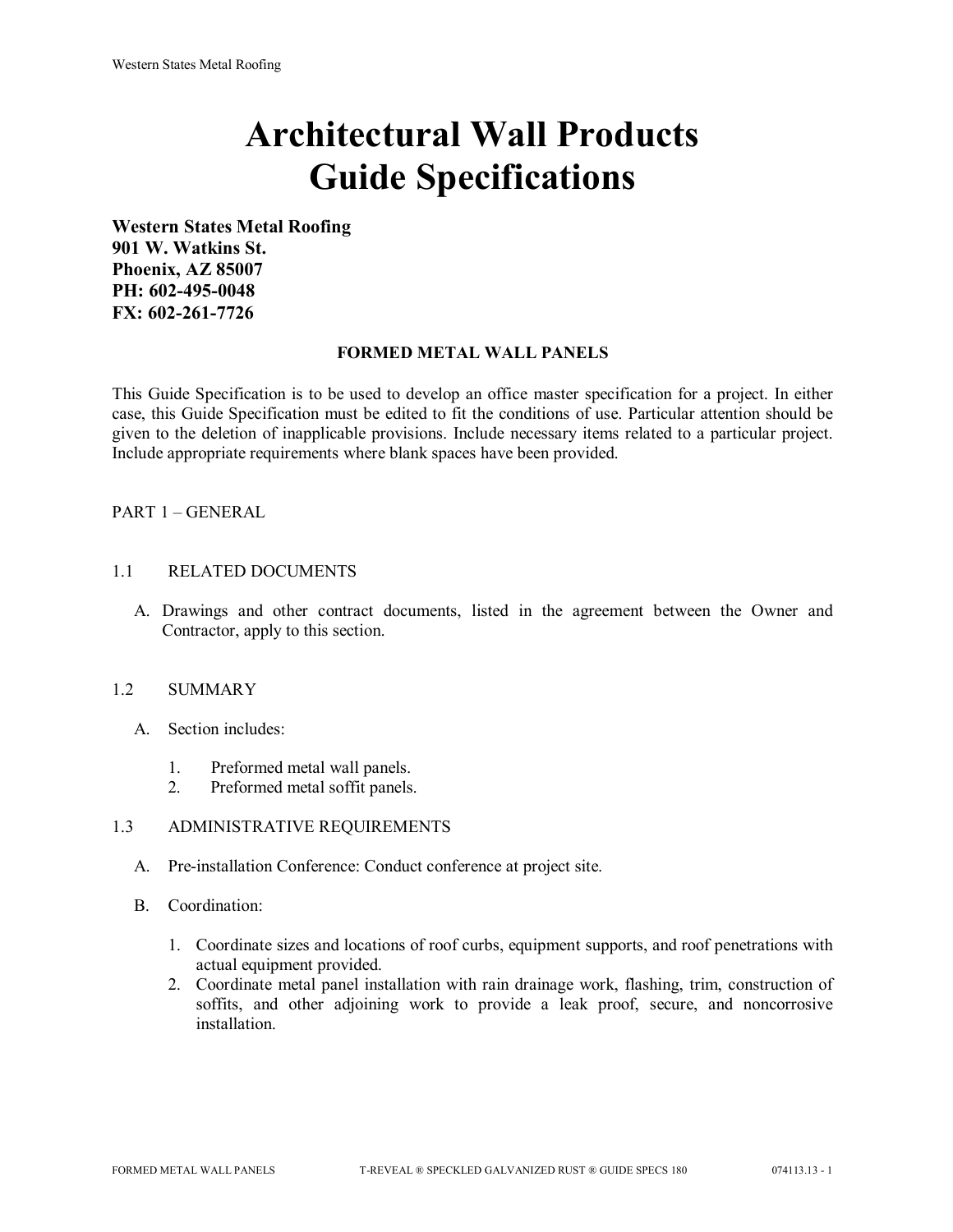## 1.4 SUBMITTALS

- A. Product Data:
	- 1. Include construction details, material descriptions, dimensions of individual components and profiles and finishes for each type of panel and accessory.
- B. Shop Drawings:
	- 1. Include fabrication and installation layouts of metal panels; details of edge conditions, joints, panel profiles, corners, anchorages, attachment system, trim, flashings, closures, accessories and special details.
	- 2. Accessories: Include details of the flashing, trim, and anchorage systems, at a scale of not less than 1-1/2 inches per 12 inches.
- C. Samples:
	- 1. Metal Panels: 12 inches long by actual panel width. Include fasteners, closures, and other metal panel accessories.
- D. Qualification Data: For Installer.
- E. Product Test Reports: For each product, for tests performed by a qualified testing agency.
- F. Filed quality control reports.
- G. Sample Warranties: For special warranties.
- 1.5 QUALITY ASSURANCE
	- A. Installer Qualifications: An entity that employs installers and supervisors who have a minimum of 3 years' experience in the installation of metal roof / wall panels.
	- B. Mockups: Build mockup; to verify selections made under sample submittals and to demonstrate aesthetic effects and set quality standards for fabrication and installation.
- 1.6 DELIVERY, STORAGE AND HANDLING
	- A. Deliver components, metal panels and other manufactured items so as not to be damaged or deformed. Package metal panels for protection during transportation and handling.
	- B. Store metal panels in a manner to prevent bending, warping, twisting and surface damage.
	- C. Stack metal panels horizontally on platforms or pallets, covered with suitable weather tight and ventilated covering. Store metal panels to ensure dryness with positive slope for drainage of water. Do not store metal panels in contact with other materials that might cause staining, denting or other surface damage.
	- D. Retain strippable protective covering on metal panels during installation.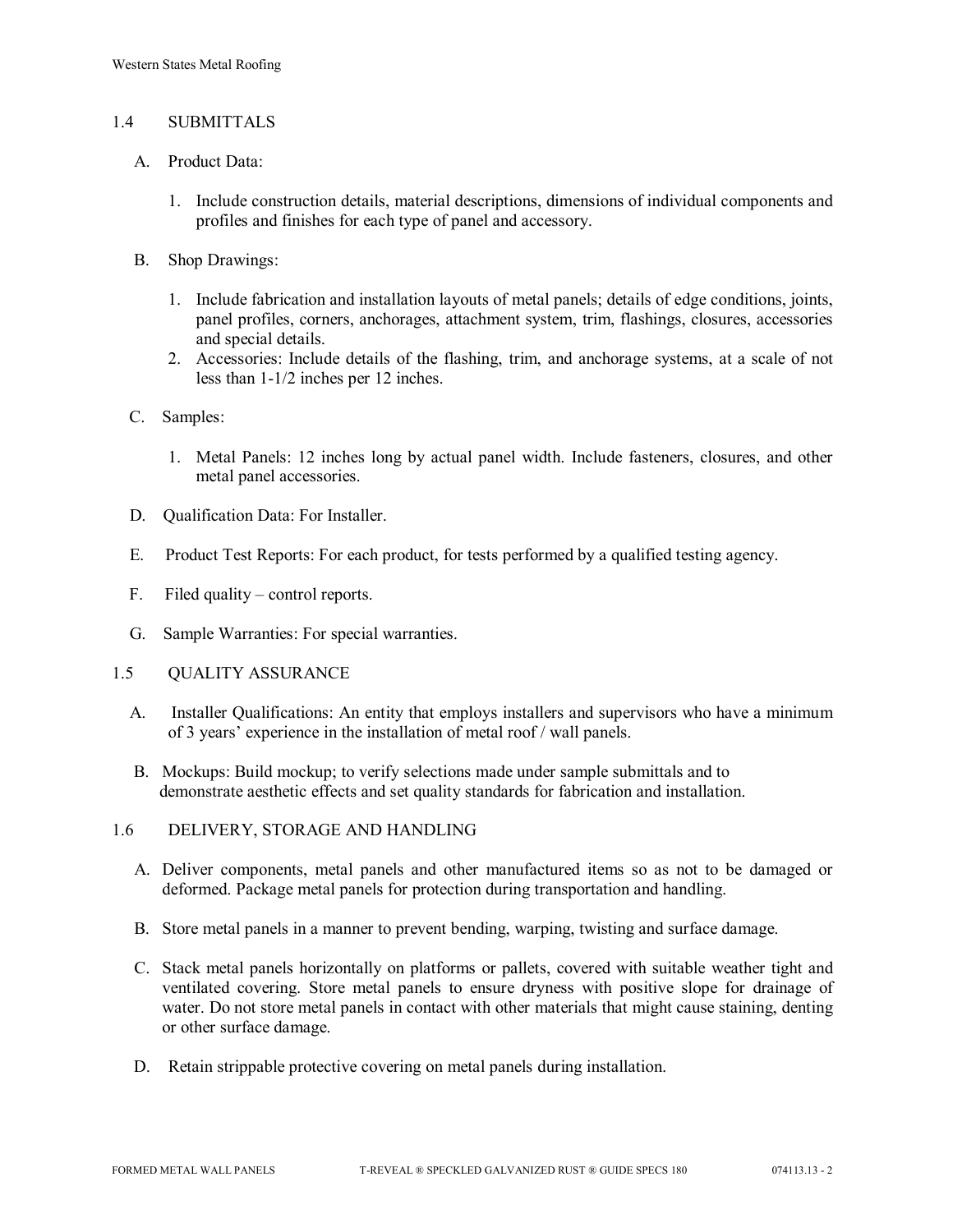## 1.7 FIELD CONDITIONS

A. Weather Limitations: Proceed with installation only when existing and forecasted weather conditions permit assembly of metal panels to be performed according to manufacturers' written instructions and warranty requirements.

# 1.8 WARRANTY

- A. MANUFACTURER'S PRODUCT WARRANTY
	- 1. Manufacturer's standard coating performance warranty, as available for specified installation and environmental conditions. (Contact a WSMR Representative to determine actual warranty criteria)

## B. CONTRACTORS WARRANTY

1. Warrant panels, flashings, sealants, fasteners, and accessories against defective materials and/ or workmanship, to remain watertight and weatherproof with normal usage for two (2) years following Project Substantial Completion date.

# PART 2 – PRODUCTS

## 2.1 MANUFACTURER

 A. Western States Decking, Inc., DBA - Western States Metal Roofing, 901 W. Watkins St., Phoenix, AZ 85007; Ph: (877) 787-5467, Fax: (602) 261-7726.

Email: [sales@paintedrustedroofing.com](mailto:sales@paintedrustedroofing.com) Website: [www.paintedrustedroofing.com](http://www.paintedrustedroofing.com/)

B. Substitutions: In accordance with contract documents.

## 2.2 METAL WALL PANELS

- A. T-Reveal ® Panel, Flush- Profile, Concealed Fastener Metal Wall / Soffit Panels: Metal panels consisting of formed metal sheet with vertical panel edges, with flush joints or reveal between panels, and attached to supports using concealed fasteners.
	- 1. Panel Designation: T-Reveal ® Panel
	- 2. Metallic- Coated Steel Sheet: Aluminum- zinc alloy- coated steel sheet minimum (Zincalume® or Galvalume®) complying with ASTM A 792/ A 792M, Class AZ50 coating designation; structural quality.
		- a. Nominal Thickness: [24 Gauge]
		- b. Exterior Finish Available In: Cool Tech ® 500 PVDF Paint System
			- i. Speckled Galvanized Rust ®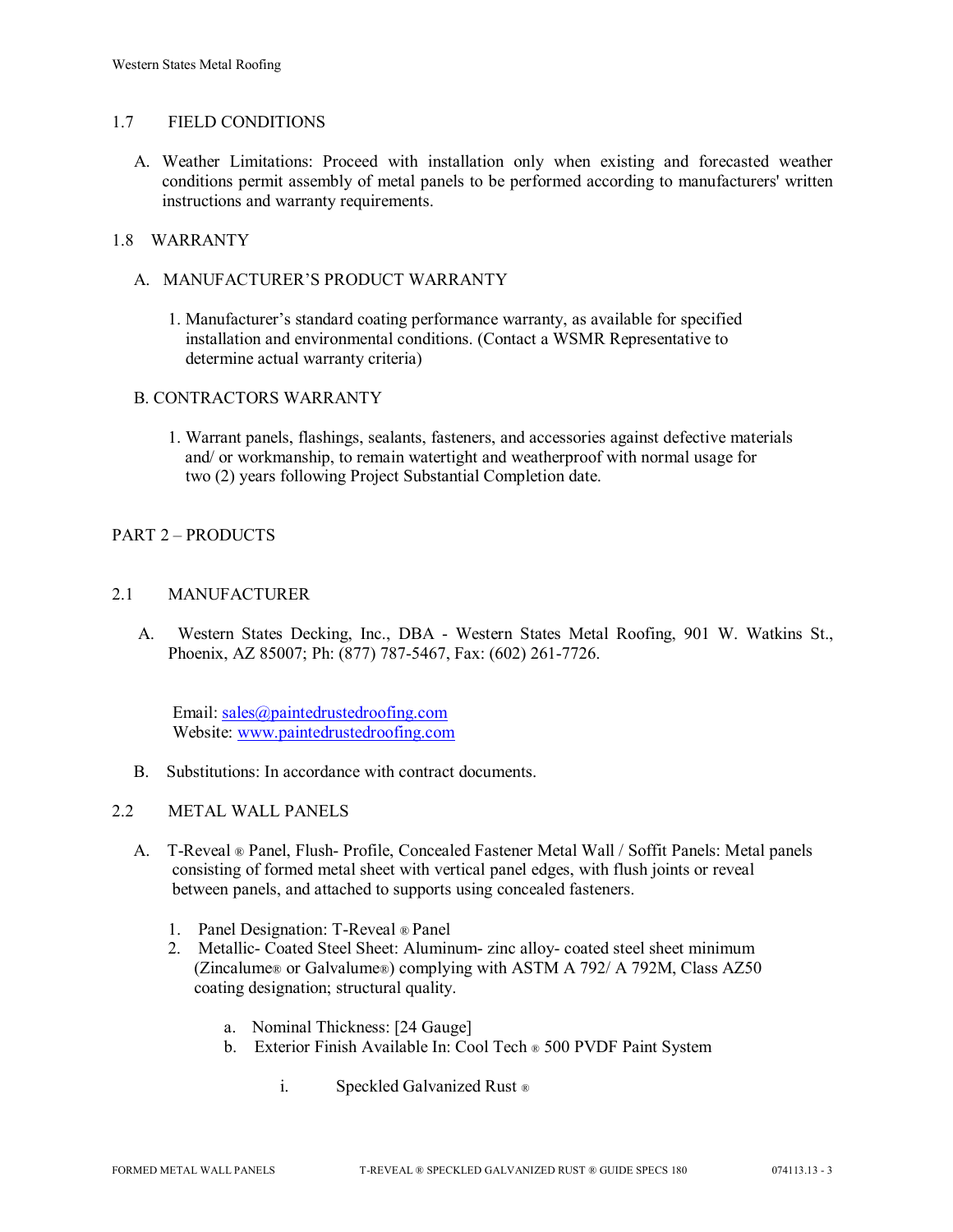- 3. Grade of Steel:
	- a. 24 Gauge Grade 50
- 4. Panel Width: [**12 inches**]
- 5. Panel Height: Nominal 1.5 inch
- 6. Reveal:  $[NR = No$  Reveal $] [1.0 = 1$ " Reveal $] [2.0 = 2$ " Reveal $] [3.0 = 3$ " Reveal $]$  $[4.0 = 4"$  Reveal]  $[5.0 = 5"$  Reveal]  $[6.0 = 6"$  Reveal]
- 7. Max Length:  $20^\circ 0$ "

# 2.3 ACCESSORIES

- A. Self-Adhering, High- Temperature Underlayment: Provide self-adhering, cold applied, sheet underlayment, a minimum of 30 mils thick, specifically designed to withstand high metal temperatures beneath metal roofing. Provide primer when recommended by underlayment manufacturer.
	- 1. Thermal Stability: Stable after testing at 220 deg F; ASTM D 1970.
	- 2. Low- Temperature Flexibility: Passes after testing at minus 20 deg F; ASTM D 1970.
- B. Miscellaneous Metal Sub framing and Furring: ASTM C 645; cold formed, metallic- coated steel sheet, ASTM A 653/ A 653M, G90 coating designation or ASTM A 792/ A 792M, Class AZ55 aluminum- zinc alloy coating designation unless otherwise indicated. Provide manufacture's standard sections as required for support and alignment of metal panel system.
- C. Panel accessories: Provide components required for a complete, weather tight panel system including trim, clips, flashings, sealants, gaskets, fillers, closure strips, and similar items. Match material and finish of metal panels unless otherwise indicated.
	- 1. Closures: Provide closures at eaves and ridges, fabricated of same metal as metal panels.
	- 2. Backing Plates; Provide metal backing plates at panel end splices, fabricated from material recommended by manufacturer.
	- 3. Closure Strips: Closed-cell, expanded, cellular, rubber or cross linked, polyolefin-foam or closed-cell laminated polyethylene; minimum I -inch-thick, flexible closure strips; cut or pre-molded to match metal panel profile. Provide closure strips where indicated or necessary to ensure weather tight construction.
- D. Flashing and Trim: Provide flashing and trim formed from same material as metal panels as required to seal against weather and to provide finished appearance. Finish flashing and trim with same finish systems adjacent metal panels.
- E. Panel Fasteners: Self-tapping screws designed to withstand design loads. Provide EPDM or PVC sealing washers for exposed fasteners.
- F. Panel Sealants: Provide sealant type recommended by manufacturers that are compatible with panel materials, are non-staining and do not damage panel finish.
- G. Metal Protection: When dissimilar metals contact each other or corrosive substrates, protect against galvanic.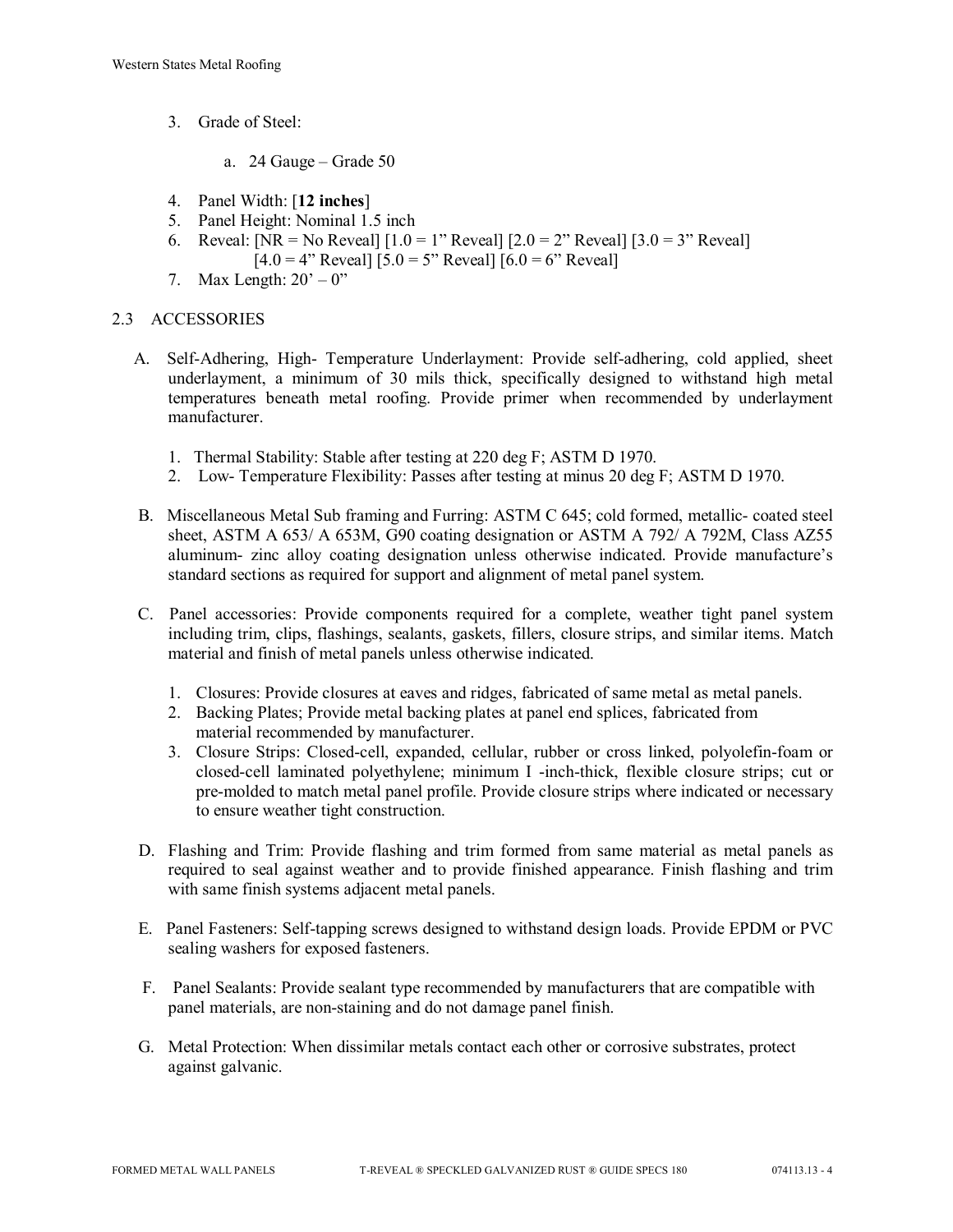# 2.4 FABRICATION

- A. General: Fabricate and finish metal panels and accessories at the factory, by manufacturer's standard procedures and processes, as necessary to fulfill indicated performance requirements demonstrated by laboratory testing. Comply with indicated profiles and with dimensional and structural requirements.
- B. Provide panel profile, including major ribs and intermediate stiffening ribs, if any, for full length of panel.
- C. Sheet Metal Flashing and Trim: Fabricate flashing and trim to comply with manufacturer's recommendations and recommendation in SMACNA's "Architectural Sheet Metal Manual" that apply to design, dimensions, metal, and other characteristics of item indicated.

## 2.5 FINISHES

- A. Protect mechanical and painted finishes on exposed surfaces from damage by applying a strippable, temporary protective covering before shipping.
- B. Appearance of Finished Work: Variations in appearance of abutting or adjacent pieces are acceptable if they are within one- half of the range of approved Samples. Noticeable variations in same piece are unacceptable. Variations in appearance of other components are acceptable if they are within the range of approved Samples and are assembled or installed to minimize contrast.
- C. Steel Panels Finish:
	- 1. Exterior Finish: Valspar Fluropon® Polyvinylidine Fluoride, full 70 percent Kynar ® / Hylar  $\in$  5000, consisting of a baked- on 0.2 – 0.3 mil corrosion primer and a baked on 0.70 – 0.80 mil base coat and a baked on  $0.30 - 0.50$  mil print coat with a specular gloss of  $8 - 15$  when tested in accordance with ASTM D523 at 60 degrees.
	- 2. Interior Finish: Standard Polyester backer finish consisting of  $0.15 0.25$  primer coat and a  $0.30 - 0.40$  mil wash coat with a minimum total dry film thickness of  $0.45 - 0.65$  mil.

## PART 3- EXECUTION

## 3.1 EXAMINATION

- A. Examine substrates, area, and conditions, with installer present, for compliance with requirements for installation tolerances, metal panel supports, and other conditions affecting performance of the work.
	- 1. Examine wall framing to verify that girths, angles, channels, studs, and other structural panel support members and anchorage have been installed within alignment tolerance required by metal wall panel manufacturer.
	- 2. Examine solid roof sheathing to verify that sheathing joints are supported by framing or blocking and that installation is within flatness tolerances required by metal roof panel manufacture.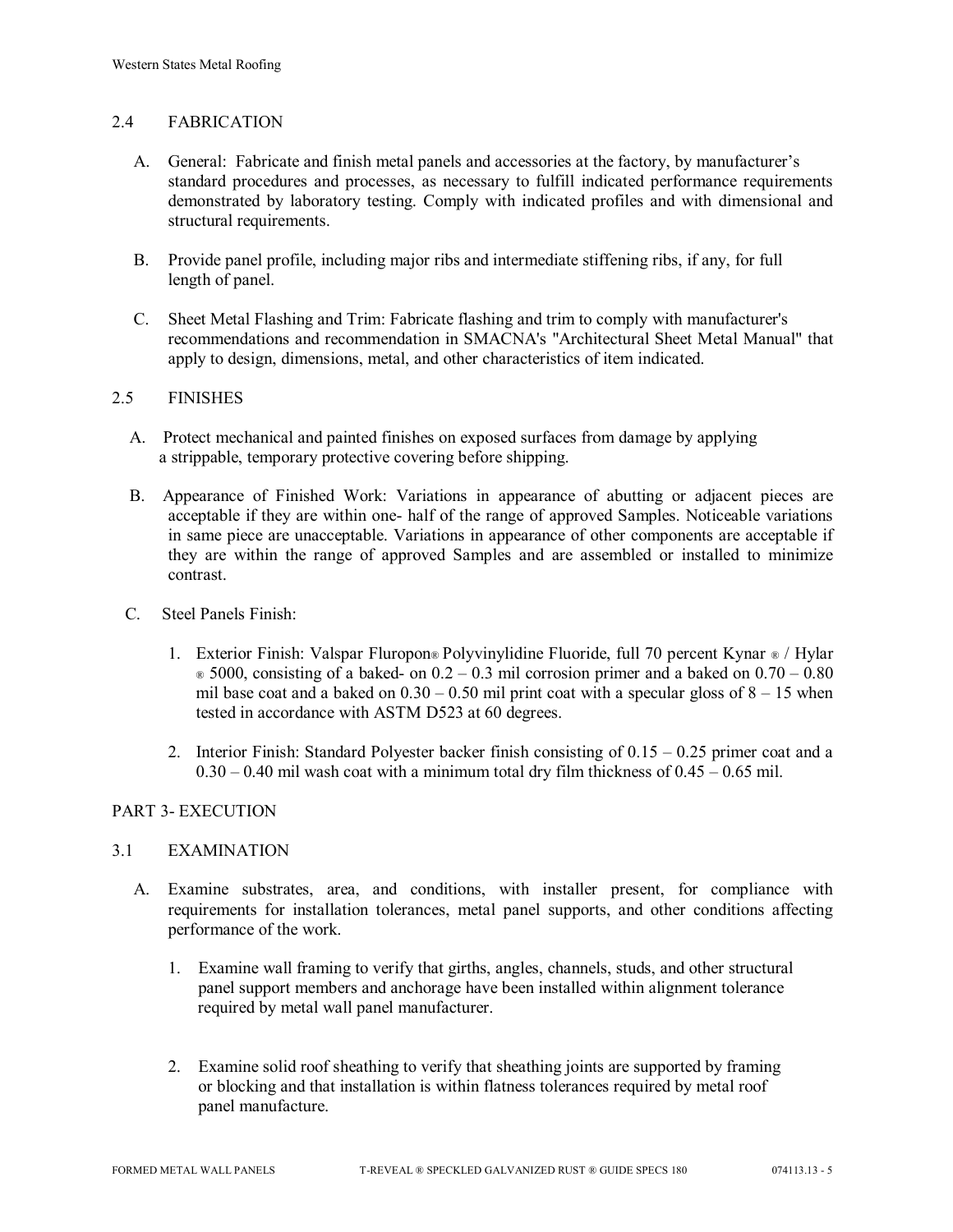- a. Verify that air or water-resistive barriers have been installed over sheathing or backing substrate to prevent air infiltration or water penetration.
- B. Examine roughing-in for components and systems penetrating metal panels to verify actual locations of penetrations relative to seam locations of metal panels before installation.
- C. Proceed with installation only after unsatisfactory conditions have been corrected.

# 3.2 PREPARATION

 A. Miscellaneous Supports; Install sub framing, furring and other miscellaneous panel support members and anchorage according to ASTM C 754 and metal panel manufacturer's written recommendations.

# 3.3 UNDERLAYMENT INSTALLATION

- A. Self- Adhering Sheet Underlayment: Apply primer if required by manufacturer. Comply with temperature restrictions of underlayment manufacturer for installation. Apply at locations indicated on Drawings, wrinkle free, in shingle fashion to shed water, and with end laps of not less than 6 inches staggered 24 inches between courses. Overlap side edges not less than 3- ½ inches. Roll laps with roller. Cover underlayment within 14 days.
- B. Felt Underlayment: Apply at locations indicated [below] [on drawings], in shingle fashion to shed water. And with lapped joints of not less than 2 inches.
	- 1. Apply over the entire roof surface.
	- 2. Apply on roof not covered by self- adhering sheet underlayment. Lap over edges of self adhering sheet underlayment not less than 3 inches, in shingle fashion to shed water.
- C. Slip Sheet: Apply slip sheet over underlayment before installing metal roof panels.
- D. Flashings: Install flashings to cover underlayment to comply with requirements specified in Section 076200 "Sheet Metal Flashing and Trim."

# 3.4 METAL PANEL INSTALLATION

- A. General: Install metal panels according to manufacturer's written instructions in orientation, sizes, and locations indicated. Install panels perpendicular to supports unless otherwise indicated. Anchor metal panels and other components of the work securely in place, with provisions for thermal and structural movement.
	- 1. Shim or otherwise plumb substrates receiving metal panels.
	- 2. Flash and seal metal panels at perimeter of all openings. Fasten with self-tapping screws. do not begin installation until air or water- resistive barriers and flashings that are concealed by metal panels are installed.
	- 3. Install screw fasteners in predrilled holes.
	- 4. Locate and space fastenings in uniform vertical and horizontal alignment.
	- 5. Install flashing and trim as metal panel work proceeds.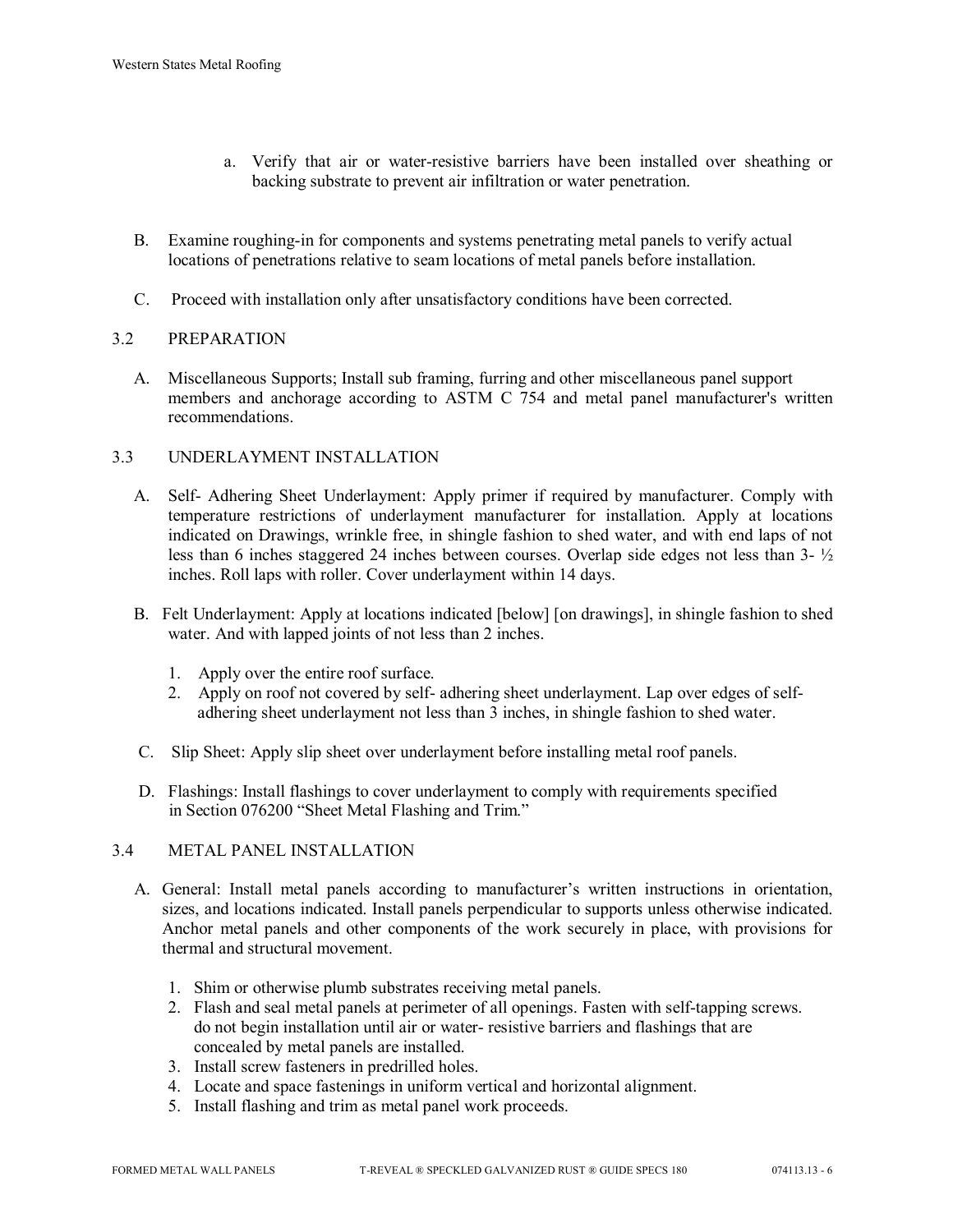- 6. Locate panel splices over, but not attached to, structural supports. Stagger panel splices and end laps to avoid a four – panel lap splice condition.
- 7. Align bottoms of metal panels and fasten with blind rivets, bolts, or self- tapping screws. Fasten flashings and trim around openings and similar elements with self-tapping screws.
- 8. Provide weather tight escutcheons for pipe—and conduit- penetrating panels.

# B. Fasteners:

- 1. Steel Panels: Use galvanized steel fasteners.
- C. Metal Protection: When dissimilar metals contact each other or corrosive substrates, protect against galvanic action.
- D. Lap-Seam Metal Panels: Fasten metal panels to supports with fasteners at each lapped joint at location and spacing recommended by manufacturer.
	- 1. Lap ribbed or fluted sheets one full rib. Apply panels and associated items true to line for neat and weather tight enclosure.
	- 2. Provide metal backed washers under heads of exposed fasteners bearing on weather side of metal panels.
	- 3. Locate and space exposed fasteners in uniform vertical and horizontal alignment. Use proper tools to obtain controlled uniform compression for positive seal without rupture of washer.
	- 4. Install screw fasteners with power tools having controlled torque adjusted to compress Washer tightly without damage to washer, screw threads or panels. Install screws in predrilled holes.
	- 5. Flash and seal pans with weather closures at perimeter of all openings.
- E. Accessory Installation: install accessories with positive anchorage to building and weather tight Mounting, and provide for thermal expansion. Coordinate installation with flashings and other components.
	- 1. Install components, required for a complete metal panel system including trim, copings, corners, seam covers, flashings, sealants, gaskets, fillers, closure strips and similar items. Provide types indicated by metal wall panel manufacturer; or, if not indicated, provide types recommended by metal panel manufacturer.
- F. Flashing and Trim: Comply with performance requirements manufacturer's written installation instructions, and SMACNA's "Architectural Sheet Metal Manual." Provide concealed fasteners where possible, and set units true to line and level. Install work with laps, joints and seams that are permanently watertight.
	- 1. Install exposed flashing and trim that is without buckling and tool marks, and that is true to line and levels indicated, with exposed edges folded back to form hems. Install sheet metal flashing and trim to fit substrates and achieve waterproof performance.
	- 2. Expansion Provisions: Provide for thermal expansion of exposed flashing and trim. Space movement joint at a maximum of 10 feet with no joints allowed within 24 inches of corner or intersection. Where lapped expansion provisions cannot be used or would not be sufficiently waterproof, form expansion joints of intermeshing hooked flanges, not less than 1 inch deep, filled with mastic sealant (concealed within joints).